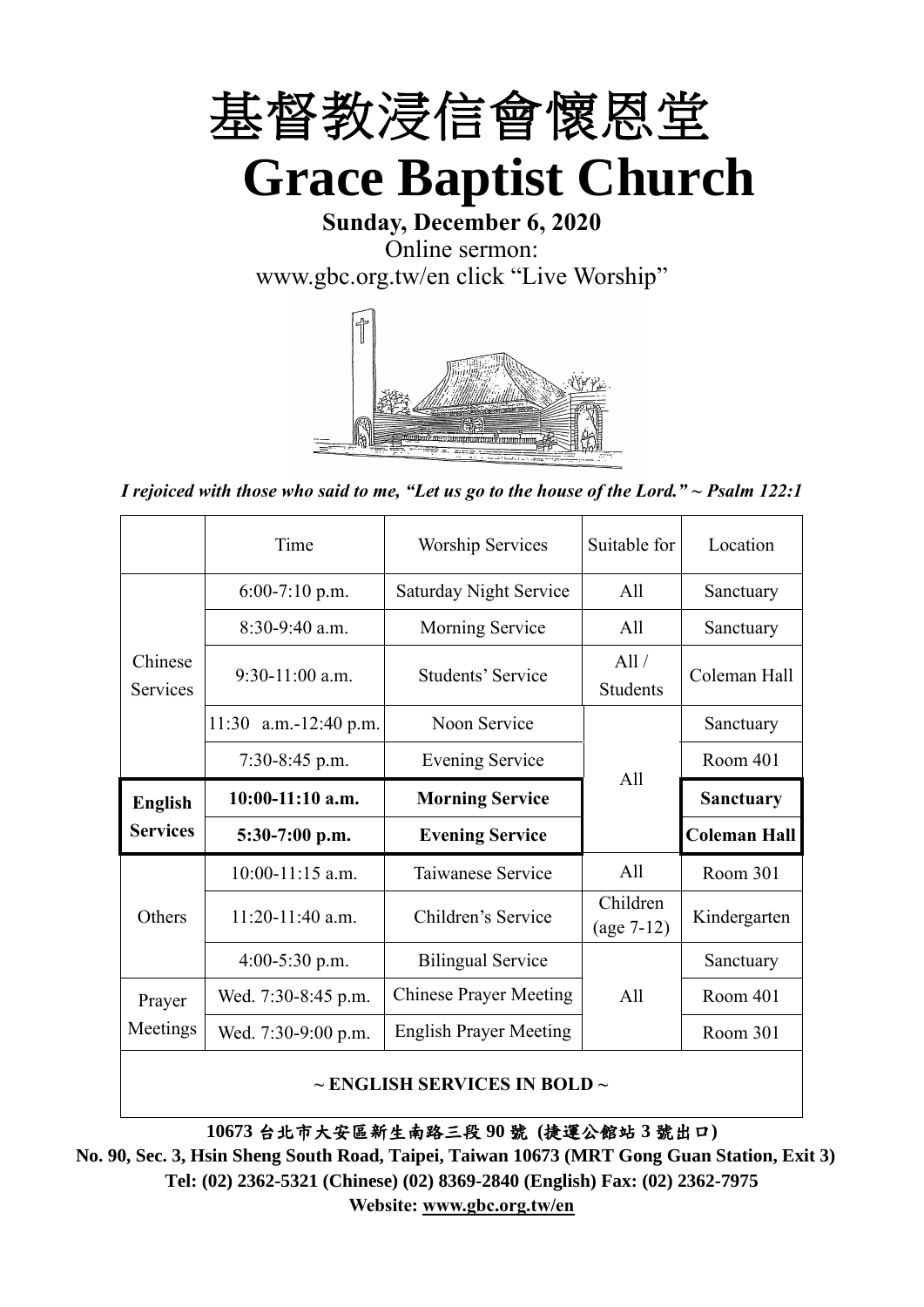| <b>Welcome to Grace Baptist Church English Congregation.</b><br>Thank you for choosing to worship with us and celebrate the glory of our Lord. |                                                                                                                 |                                           |  |  |
|------------------------------------------------------------------------------------------------------------------------------------------------|-----------------------------------------------------------------------------------------------------------------|-------------------------------------------|--|--|
|                                                                                                                                                | Morning Worship Service - 10:00 a.m.<br>Sunday, December 6, 2020 (Sanctuary)                                    |                                           |  |  |
| Prelude<br><b>Advent Reading</b><br>Greeting/Prayer                                                                                            |                                                                                                                 | Vicky Lin<br>Im Family<br>Anne Tan        |  |  |
| Worship through Music<br>Pastoral Prayer<br>Worship through Music                                                                              | "O Come, O Come Emmanuel"<br>"It Came upon the Midnight Clear"<br>"The Birthday of a King"                      | Pastor Nick Brideson<br>Anne Tan          |  |  |
| <b>Offertory Prayer</b><br>Tithes and Offerings/Special Music<br>Doxology                                                                      | "Bell Carol of the Kings"                                                                                       | Yuri Shih<br>Handbell Choir               |  |  |
| Lord's Supper<br>Missions Offering<br>Pray for Our Church<br><b>Scripture Reading</b>                                                          | Psalm 116:1-9                                                                                                   | Minister Priscilla Liao                   |  |  |
| Message<br><b>Response Song</b><br><b>Benediction</b>                                                                                          | Walking in Grief<br>"God Rest Ye Merry Gentlemen"                                                               | Pastor Nick Brideson                      |  |  |
| Welcome<br><b>Closing Song</b><br>Postlude                                                                                                     | "As the Lord Is with Us"                                                                                        | Anne Tan<br>Vicky Lin                     |  |  |
| Wear a mask<br>before entering                                                                                                                 | Nursery care is available in the "Cry Room" at the back of<br>the Sanctuary during the Morning Worship Service. |                                           |  |  |
| the Cry Room.                                                                                                                                  | Evening Worship Service - 5:30 p.m.<br>Sunday, December 6, 2020 (Coleman Hall)                                  |                                           |  |  |
| Prelude                                                                                                                                        |                                                                                                                 | Praise Tan                                |  |  |
| <b>Advent Reading</b>                                                                                                                          |                                                                                                                 | <b>Burgess Family</b>                     |  |  |
| Prayer                                                                                                                                         |                                                                                                                 | Alex Chen, Leader                         |  |  |
| Worship through Music                                                                                                                          | "Beautiful One"                                                                                                 |                                           |  |  |
| Greeting                                                                                                                                       |                                                                                                                 | Minister Priscilla Liao                   |  |  |
| Pastoral Prayer<br>Worship through Music                                                                                                       | "10,000 Reasons"<br>"It Is Well with My Soul"<br>"God Made Low"                                                 | Pastor Nick Brideson<br>Alex Chen, Leader |  |  |
| <b>Offertory Prayer</b><br>Tithes and Offerings<br>Lord's Supper<br>Missions Offering                                                          |                                                                                                                 | <b>Cesar Gonzales</b>                     |  |  |
| Pray for Our Church                                                                                                                            |                                                                                                                 | Minister Priscilla Liao                   |  |  |
| <b>Scripture Reading</b><br>Message<br><b>Response Song</b><br><b>Closing Prayer</b><br>Welcome                                                | Psalm 116:1-9<br>Walking in Grief<br>"Majesty (Here I Am)"                                                      | Pastor Nick Brideson                      |  |  |
| <b>Closing Song</b><br>Postlude                                                                                                                | "God Made Low"                                                                                                  | Alex Chen, Leader<br>Praise Tan           |  |  |

#### **Our Vision Is to Spread the Gospel**

To achieve this, we aim:

- ⚫ To become a house of prayer ⚫ Through prayer, to build the body of Christ
- ⚫ From the body, to do the work of mission in Taipei, Taiwan, and neighboring countries *"but you will receive power when the Holy Spirit has come upon you; and you shall be My witnesses both in Jerusalem, and in all Judea and Samaria, and even to the remotest part of the earth." -* Acts 1:8 (NASB)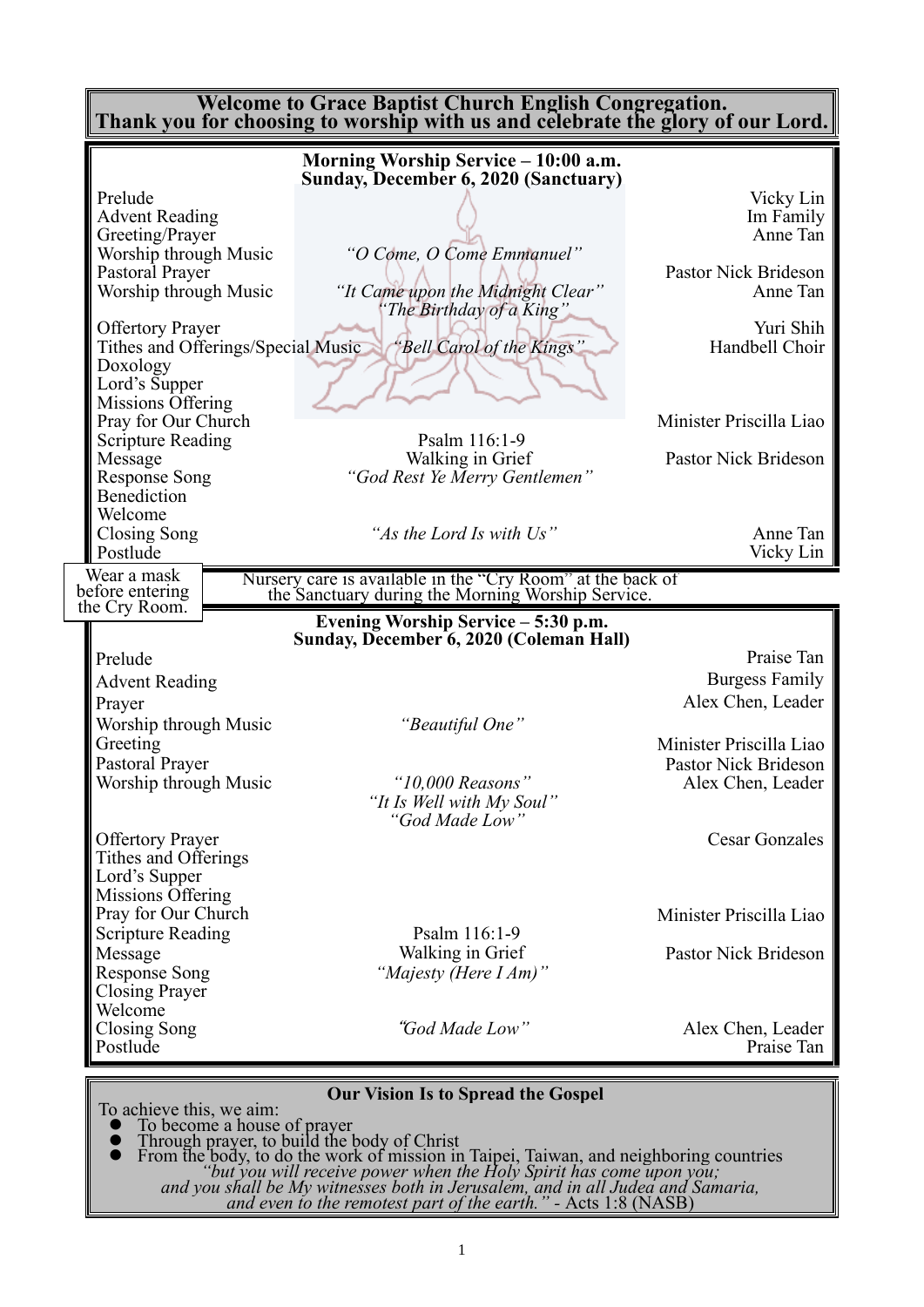## **Sermon Topic: Walking in Grief Scripture: Psalm 116:1-9**

**Speaker: Pastor Nick Brideson December 6, 2020**

### **Scripture: Psalm 116:1-9,15-17 (NASB)**

<sup>1</sup> I love the Lord, because He hears My voice and my pleas. <sup>2</sup> Because He has inclined His ear to me,

Therefore I will call upon Him as long as I live.

<sup>3</sup>The snares of death encompassed me And the terrors of Sheol came upon me; I found distress and sorrow.

<sup>4</sup>Then I called upon the name of the Lord: "Please, Lord, save my life!"

<sup>5</sup> Gracious is the Lord, and righteous; Yes, our God is compassionate.

 $6$ The Lord watches over the simple; I was brought low, and He saved me.

<sup>7</sup>Return to your rest, my soul, For the Lord has dealt generously with you.

<sup>8</sup>For You have rescued my soul from death, My eyes from tears, And my feet from stumbling.

<sup>9</sup>I shall walk before the Lord

In the land of the living.

**Notes:**



### **Sermon Next Sunday,** *December 13***: Speaker Topic Bible Text** AM: *Hallel Singers Christmas Presentation* PM: Minister Kevin Wang Redirecting Anger Psalm 35 *Study the Bible text ahead and you will get more from the sermon. You are welcome to join one of the Sunday classes listed on page 6.*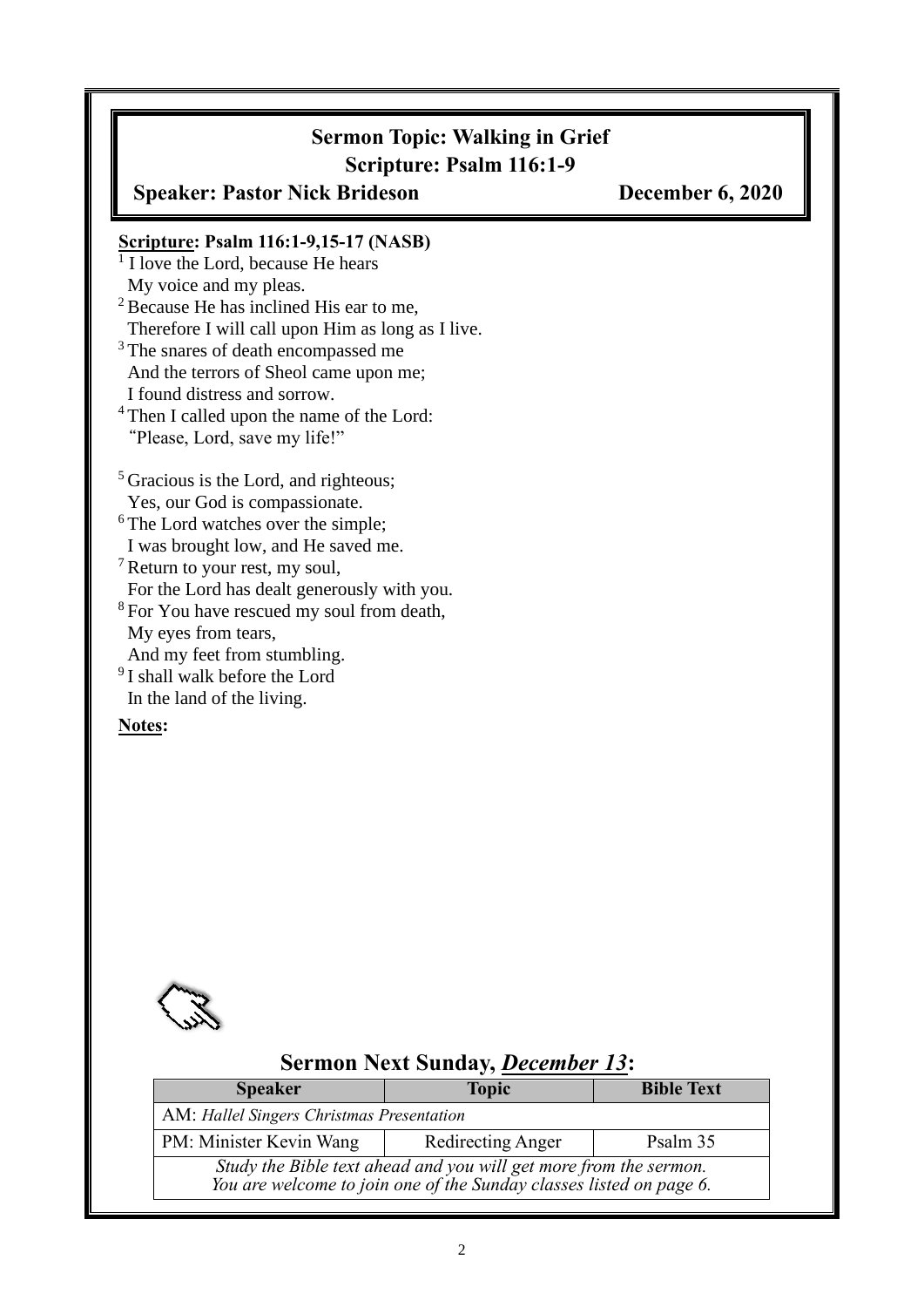### **Wednesday Night Prayer Meeting**

*"My house shall be called a house of prayer" (Matthew 21:13)*

Let us be a church of prayer. Come and pray with brothers and sisters in Christ 7:30 - 9:00 p.m. every Wednesday in Room 301. Go directly to the physical Prayer Meeting or email Minister Priscilla (priscilla@gbc.org.tw) for how to join the Zoom Prayer Meeting. Email prayer requests to Minister Priscilla.

Prayer Focus for this coming Wednesday: *Church Ministry*



Just like the wise men from the Orient who offered precious frankincense, gold and myrrh to King Jesus, let us consider what gift we will offer in honor of His birth.

Prepare your heart to generously participate because on December 20, we all will have a unique opportunity to give a gift to Jesus in support of the reason He was born, namely for the entire world to share in Jesus' love through the Gospel.

## **Mabuhay Fellowship Christmas Celebration: December 13**

To celebrate the birth of our Lord Jesus, the Mabuhay Fellowship warmly invites you, your family, and friends to a CHRISTmas program on December 13 at 2:00 p.m. in Coleman Hall. The program features dances and songs of thanks and praises to God for the joy of Immanuel: God with Us.

The inspirational talk is on "CHRISTmas Parol" (CHRISTmas Star Lantern), based on Matthew 2:1-12. The speaker is Ms. Shirley Ho, Assistant Professor of the Old Testament at the China Evangelical Graduate School of Theology.

If you want to join an exchanging of gifts, please bring a gift worth at least NT\$200.



# **NEW COVID-19 Prevention Regulations**

**NEW COVID-19 Prevention Regulations**<br>Please be aware that wearing a mask inside GBC is not only *requried* but also individuals will<br>lease be aware that wearing a mask inside GBC is not only *requried* but also individual

Please be aware that wearing a mask inside GBC and the set of the fined up to 15,000 NT for not wearing a mask.<br>Starting December 1, Taiwan Central Epidemic Command Center (CECC) launched its<br>Starting December 1, Taiwan Ce Please be aware that wearing a mask inside SBS.<br>be fined up to 15,000 NT for not wearing a mask. Starting December 1, Taiwan Central Epideline Commany<br>
"Fall-Winter COVID-19 Prevention Program" which requires people to wear masks in eight<br>
"Fall-Winter COVID-19 Prevention Program" which requires people to wear masks i

places of consumption, learning places, sports and exhibition (i.e., and places of consumption, learning places, sports and exhibition (i.e., and offices and business venues.)<br>In addition, during the epidemic prevention pe In addition, during the epidemic prevention period, intering to<br>6,000 NT, according to the Environmental Protection Agency.

#### **Other COVID-19 Precautionsr minders:**

- ➢ Check temperature at the front door (Enter through GBC front door. Back door is for *exit* only.) The gate from the coffee deck  $\overline{(next)}$  to the sushi restaurant) will be open for people leaving GBC immediately after the AM service.
- ➢ Wash hands frequently
- ➢ See a doctor and stay home if you have a fever and cough.
- ➢ No buffet-style food in groups/meetings inside GBC. (Only lunch boxes or food in sealed packages. Drinks must be in individual containers.)
- ➢ All meetings should keep an attendance record. The leader should keep the record for at least one month in case it is needed.



- $\triangleright$  Fill out the seating form when joining a worship service. (Family members can sit together and fill out one form with one seat number to include all members.)
- ➢ Take your bulletin home or put it in boxes marked "Bulletin RECYLE".
- ➢ The government asks all people to not travel overseas. All people who arrive in Taiwan from overseas MUST self-quarantine for 14 days. During your quarantine, GBC welcomes you to join our worship via the Internet.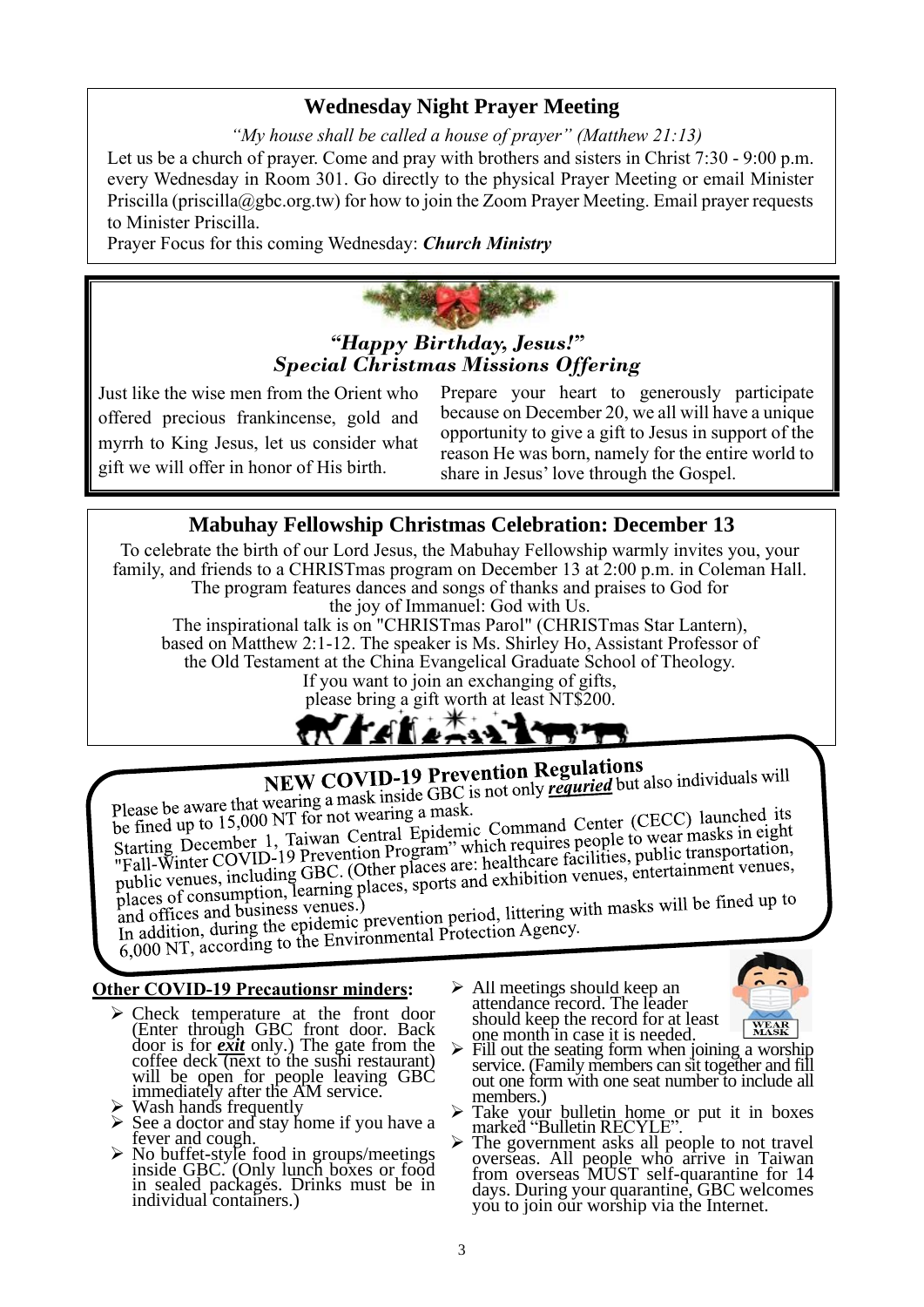

Winter season of *Bible Studies for Life* starts TODAY. with 13 sessions in 8 available classes (listed on page 6). Please join one of the classes directly from TODAY, December 6.



# **Christianity 101 Class**

If you would like to accept Jesus as your Lord and Savior and be baptized during our next Baptism on January 31, 2021, please join the Christianity 101 class to prepare.

The Christianity 101 class is in the Mount of Olives Room at 11:30 a.m. each Sunday. It introduces the basics of Christianity, such as the Bible, prayer, the Father, the Son, the Holy Spirit, Salvation…. Anyone is welcome to attend the class, but candidates for baptism must complete this class before being baptized.

The state of the South War

# **New Members' Class on Dec. 20**

If you are applying for baptism on January 31 (or you are interested in becoming a member of GBC) you need to attend a New Members' Class.

Our next New Members' class is on *December 20*, from 3:00 to 4:00 p.m. in Room 307. It is a onetime only class and is currently held every 3 months. Please go directly to the class and bring ONE 2-inch ID picture for the registration form.

During that class, we will talk about what it means to be a member of Grace Baptist Church, what we believe, our church strategy and our purpose.



| <b>2020 Christmas and Year-End Events</b>                    |                                                                                      |                                                                  |                     |  |  |
|--------------------------------------------------------------|--------------------------------------------------------------------------------------|------------------------------------------------------------------|---------------------|--|--|
| Date                                                         | <b>Time</b>                                                                          | Event                                                            | <b>Location</b>     |  |  |
| Dec. 11 (Fri.)                                               | $19:30 - 21:00$                                                                      | <b>YMCA Music Concert – Messiah</b>                              | Sanctuary           |  |  |
|                                                              | $10:00 - 11:10$                                                                      | <b>Hallel Singers Christmas Presentation</b><br>$- AM$ (English) | <b>Sanctuary</b>    |  |  |
| Dec. 13 (Sun.)                                               | $14:00 - 16:00$                                                                      | <b>Mabuhay Christmas Celebration (English)</b>                   | Coleman Hall        |  |  |
|                                                              | <b>Note:</b> Our regular Christmas Potlucks are cancelled this year due to COVID-19. |                                                                  |                     |  |  |
|                                                              | $11:30 - 13:00$                                                                      | <b>Chinese Christmas Service</b>                                 | Sanctuary           |  |  |
| Dec. $20$ (Sun.)                                             | $11:30 - 12:30$                                                                      | <b>AWANA Christmas Presentation (English)</b>                    | <b>Room 401</b>     |  |  |
|                                                              | $18:00 - 19:20$                                                                      | <b>Hallel Singers Christmas Presentation</b><br>$-PM$ (English)  | <b>Sanctuary</b>    |  |  |
|                                                              | $19:30 - 21:30$                                                                      | <b>Christmas Evangelical Musical</b>                             | Sanctuary           |  |  |
| Dec. $24$ (Thu.)                                             | $22:00 - 23:00$                                                                      | <b>Christmas Eve Service (English)</b>                           | <b>Coleman Hall</b> |  |  |
|                                                              | $22:00 - 23:00$                                                                      | <b>Christmas Eve Service</b>                                     | Sanctuary           |  |  |
|                                                              | $23:30 - 01:30$                                                                      | <b>Christmas Eve Midnight Concert</b>                            | Sanctuary           |  |  |
| Dec. $26$ (Sat.)                                             | $10:00 - 13:00$                                                                      | <b>Indian Christmas Celebration (English)</b>                    | <b>Coleman Hall</b> |  |  |
|                                                              | $21:00 - 22:30$                                                                      | <b>Year-End Prayer Meeting (English)</b>                         | <b>Room 401</b>     |  |  |
| Dec. $31$ (Thu.)                                             | $23:00 - 00:30$                                                                      | <b>Year-End Communion Service (English)</b>                      | <b>Coleman Hall</b> |  |  |
| <b>ENGLISH SERVICES IN BOLD</b> $\star \star \star$<br>* * * |                                                                                      |                                                                  |                     |  |  |

**More announcements on page 5**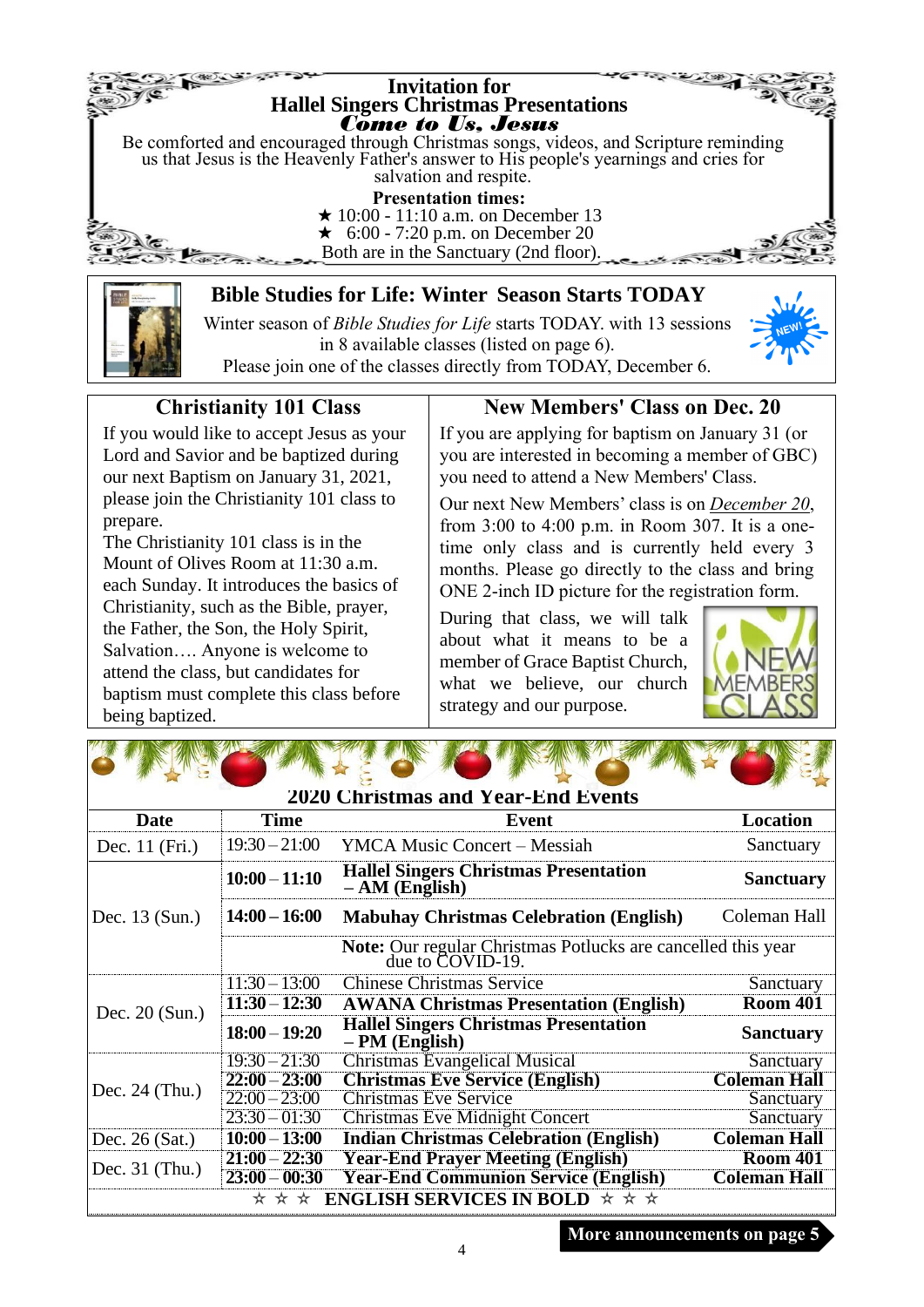#### **From the Senior Pastor Peter Wu and the Pastoral Team**

Dear GBC family members, peace be with you!

Due to the recent crisis on the college campus, GBC's Ministers held an emergency meeting on Tuesday, November 17 to pray for students. We also discussed what GBC can do for the Lord and for the student community in this situation.

We are currently looking at three approaches. Please pray and participate where possible.

- 1. We ask qualified and certified counseling psychologists and clinical psychologists among our members, if you are willing to join our "Short-Term Campus Crisis Counseling Team", to please contact Minister Charlene Chang at: 02-23625321 ext. 128; clchangym@gbc.org.tw
- 2. GBC pastoral staff will accept general counseling cases that do not require professional counseling.
- 3. We will recruit people from our congregation who are willing to serve as companions. These people will be organized to provide care, companionship, and/or support. If you are willing to join, please scan the QR code and fill in your basic information so we can contact you.



May the Lord give us love and strength to pray, care, and participate.

- Young Adults Fellowship: Young Adults Fellowship is for young adults from the age of 20-35 to study God's Word and grow together on 1st and 3rd Saturdays from 4:30 to 6:00 p.m. in WanFu 22 (next to GBC building). Please join the Fellowship directly. Contact Minister Kevin Wang at kevin@gbc.org.tw if you need more information.
- Marriage-Related Services: GBC provides marriage-related services (counseling on marriage problems/questions, pre-marrital counseling…..) for registered members. Please contact SueJenny (suejenny@gbc.org.tw) to schedule the meetings if you need counseling.
- **Issues with Our Website:** Please follow the instructions listed on GBC website home page: https://www.gbc.org.tw/en
- **Be Careful of Fake Emails:** For details see GBC website home page:<https://www.gbc.org.tw/en>
- **Evergreen Bilingual Fellowship:** Evergreen Fellowship meets every Saturday night from 6:00 to 8:00 p.m. in GBC Room 401. To join, please email: [wistlesliang@hotmail.com.](mailto:wistlesliang@hotmail.com)

|                                                                                                                                                                                                                                                                                                                                                                                                                                                                                                                                                                            |                                                                                                                                                                                                                                                                                                                                                                                                                        | <b>English Congregation Leaders</b>                                                                                                                                                                                                                                                                                                                                                                                                                                                                                         |                                                                                                                                                                                                                                                                                                                                                                 |                                                                                                                                                                                                                                                                                                            |
|----------------------------------------------------------------------------------------------------------------------------------------------------------------------------------------------------------------------------------------------------------------------------------------------------------------------------------------------------------------------------------------------------------------------------------------------------------------------------------------------------------------------------------------------------------------------------|------------------------------------------------------------------------------------------------------------------------------------------------------------------------------------------------------------------------------------------------------------------------------------------------------------------------------------------------------------------------------------------------------------------------|-----------------------------------------------------------------------------------------------------------------------------------------------------------------------------------------------------------------------------------------------------------------------------------------------------------------------------------------------------------------------------------------------------------------------------------------------------------------------------------------------------------------------------|-----------------------------------------------------------------------------------------------------------------------------------------------------------------------------------------------------------------------------------------------------------------------------------------------------------------------------------------------------------------|------------------------------------------------------------------------------------------------------------------------------------------------------------------------------------------------------------------------------------------------------------------------------------------------------------|
|                                                                                                                                                                                                                                                                                                                                                                                                                                                                                                                                                                            |                                                                                                                                                                                                                                                                                                                                                                                                                        | English Pastor: Nick Brideson                                                                                                                                                                                                                                                                                                                                                                                                                                                                                               |                                                                                                                                                                                                                                                                                                                                                                 |                                                                                                                                                                                                                                                                                                            |
| Minister Priscilla Liao<br>Pastor Nick Brideson                                                                                                                                                                                                                                                                                                                                                                                                                                                                                                                            |                                                                                                                                                                                                                                                                                                                                                                                                                        |                                                                                                                                                                                                                                                                                                                                                                                                                                                                                                                             | Minister Kevin Wang                                                                                                                                                                                                                                                                                                                                             |                                                                                                                                                                                                                                                                                                            |
| <b>Adult Education</b><br>/Mission                                                                                                                                                                                                                                                                                                                                                                                                                                                                                                                                         | Children's<br>AM Worship<br>Education/Caring                                                                                                                                                                                                                                                                                                                                                                           |                                                                                                                                                                                                                                                                                                                                                                                                                                                                                                                             | PM Worship                                                                                                                                                                                                                                                                                                                                                      | Youth/Fellowship                                                                                                                                                                                                                                                                                           |
| <b>Adult Education</b><br>Nick Brideson<br>$nick(\widehat{a})$ gbc.org.tw<br><b>Foreign Mission:</b><br><b>Medical/Dental Team</b><br>Armand Lim<br>rmanlim@yahoo.com<br><b>VBS</b> Team<br>Priscilla Liao<br>$priscilla(\partial gbc.org.tw)$<br>Taiwan Mission:<br><b>TaiTung Team</b><br>Cherrie Gow Lim<br>cvgow@yahoo.com<br><b>Orphanage Ministry</b><br>Julie Chen<br>yuling0914@gmail.com<br><b>NTU Friday English</b><br><b>Conversation Group</b><br>Roy Treurnicht<br>roytreur@gmail.com<br><b>Ethiopian Students Group</b><br>Abex Tesfave<br>abex98@gmail.com | <b>Morning Music</b><br>Cherrie Gow Lim<br>cvgow@yahoo.com<br><b>Morning Greeters</b><br>Chien Ferng<br>cferng@gmail.com<br>Adult Choir<br><b>Hand Bell Choir</b><br>Juliet Jao<br>lenyinjao@gmail.com<br><b>Hallel Singers</b><br>Cherrie Gow Lim<br>cvgow@yahoo.com<br><b>Morning Fellowship Tea</b><br>Yuri Shih<br>yuchen phone@hotmail.com<br><b>Morning Multimedia</b><br>Vicky Lin<br>gbcmorningmedia@gmail.com | <b>Cryroom Children's</b><br><b>Care Ministry</b><br>Abby Tu<br>abbbytu@gmail.com<br><b>AWANA Preschool</b><br>Joanna Peng<br>Joanna1285@hotmail.com Evening Multimedia<br><b>AWANA Spark Group</b><br>Crystal Turner<br>elisayeh@yahoo.com<br><b>AWANA T&amp;T Group</b><br>Ming Lai<br>minglai $88$ @gmail.com<br><b>Prayer Ministry</b><br>Priscilla Liao<br>$priscilla(\partial gbc.org.tw)$<br><b>Hospital Visitation</b><br>Amanda Lou<br>lou.amanda@gmail.com<br><b>Small Groups</b><br>Women<br>General<br>Ministry | <b>Evening Music Team</b><br>Alex Chen<br>gbceworshipteam@gmail.com above)<br><b>Evening Greeters</b><br>Vicky Kuo<br>asiaglobe999@gmail.com<br>Jusak Tandean<br>jtandean@yahoo.com<br><b>Evening Tea / Baptism</b><br><b>Celebration Fellowship</b><br>Michelle Cheng<br>yealincheng@yahoo.com<br><b>Baptism Support</b><br>Aline Kao<br>$aline(a)$ gbc.org.tw | <b>Trinity Youth</b><br>(Grade 7 and<br>Grant & Kirsten<br><b>Burgess</b><br>grantburgess@live.co.za<br><b>Mabuhay Fellowship</b><br>Ava Zamora<br>avazam@yahoo.com<br><b>Young Adults</b><br>Fellowship<br>Kevin Wang<br>kevin@gbc.org.tw<br><b>Small Groups</b><br>Youth<br><b>Students</b><br>Parenting |
| <b>Secretarial staff</b><br>SueJenny Hsu<br>Stella Chen (part-time)<br>suejenny@gbc.org.tw<br>stella@gbc.org.tw                                                                                                                                                                                                                                                                                                                                                                                                                                                            |                                                                                                                                                                                                                                                                                                                                                                                                                        | Deacon<br>Michael Huang<br>mhuang500@yahoo.com                                                                                                                                                                                                                                                                                                                                                                                                                                                                              |                                                                                                                                                                                                                                                                                                                                                                 | <b>Alternate Deacon</b><br>Armand Lim<br>rmanlim@yahoo.com                                                                                                                                                                                                                                                 |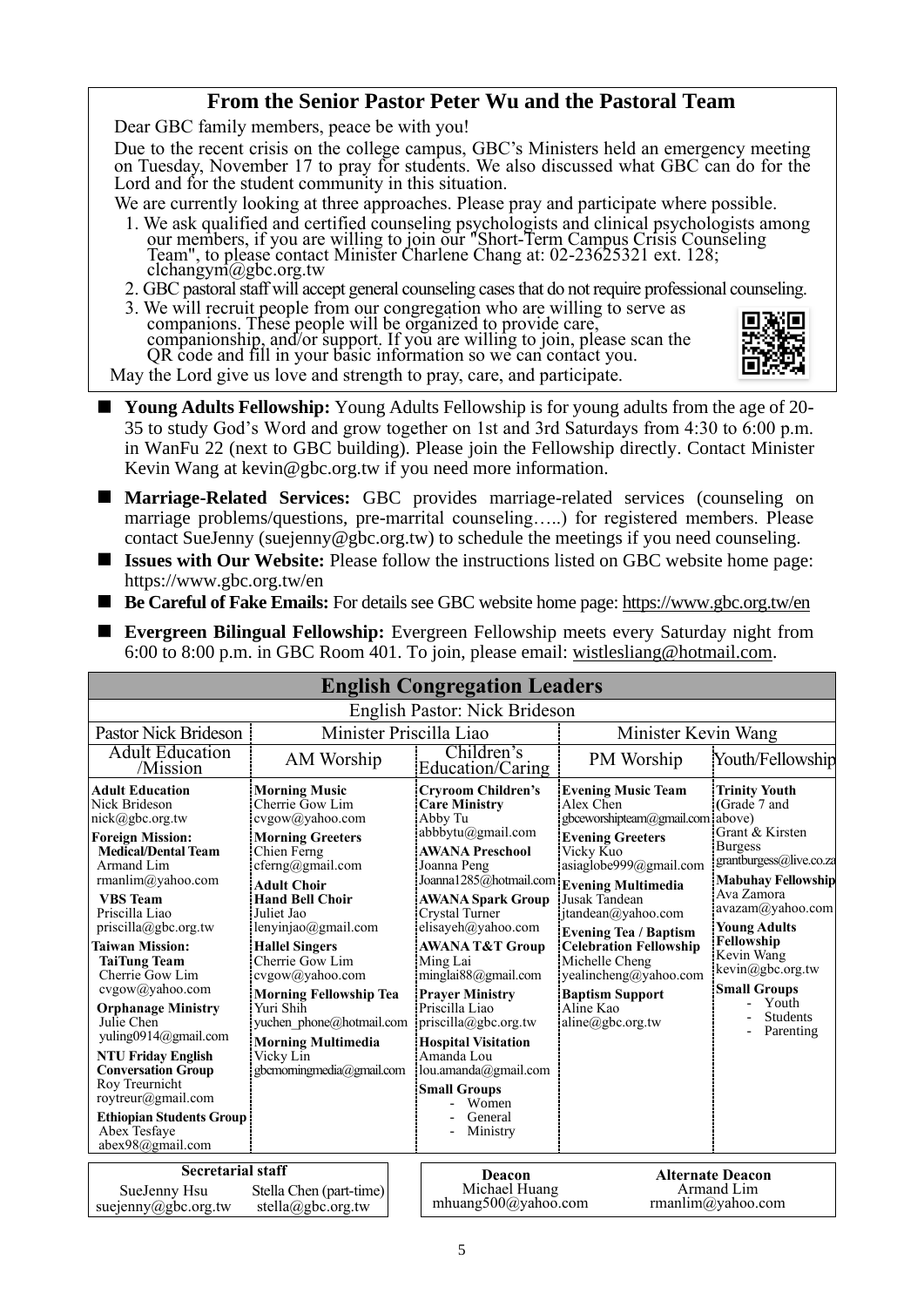| $\star\star$ Sunday School Information – Join a class directly $\star\star$ |                                                                                                                       |                                                                                                            |  |  |
|-----------------------------------------------------------------------------|-----------------------------------------------------------------------------------------------------------------------|------------------------------------------------------------------------------------------------------------|--|--|
| <b>Class</b>                                                                | Time & Room                                                                                                           |                                                                                                            |  |  |
| <b>Beginning Christian Life</b>                                             | <b>NOTE:</b> To go to either the Calvary or Mount of Olives<br>rooms, take the stairs by the front desk, 2.5th floor. |                                                                                                            |  |  |
| Alpha – New and non-Christians                                              | $11:30$ a.m.                                                                                                          | Calvary Room                                                                                               |  |  |
| Christianity 101 - required for baptism                                     | $11:30$ a.m.                                                                                                          | <b>Mount of Olives</b>                                                                                     |  |  |
| <b>Maturing Christians</b>                                                  |                                                                                                                       |                                                                                                            |  |  |
|                                                                             | 9:00 a.m.                                                                                                             | Mount of Olives Room                                                                                       |  |  |
| <b>Bible Studies for Life</b>                                               | 11:30 a.m.                                                                                                            | 5 classes:<br>Room B03 - in Bahasa<br>Room B04<br>Room B05<br>WanFu 22A<br>Cancelled<br>WanFu 22C<br>Today |  |  |
|                                                                             | $2:30$ p.m.                                                                                                           | Room 306                                                                                                   |  |  |
|                                                                             | $4:00$ p.m.                                                                                                           | Room 305                                                                                                   |  |  |
| <b>Youth: Grade 7 and above</b>                                             |                                                                                                                       |                                                                                                            |  |  |
| <b>Bible Studies for Life</b>                                               | $11:30$ a.m.                                                                                                          | Room 405                                                                                                   |  |  |
| <b>Children</b>                                                             |                                                                                                                       |                                                                                                            |  |  |
| Nursery - Age 3 and under                                                   | 11:20 a.m. $-12:50$ p.m.                                                                                              | Kindergarten                                                                                               |  |  |
| Preschool - Age 3 to 5                                                      | 11:40 a.m. $-12:40$ p.m.                                                                                              | Room 403                                                                                                   |  |  |
| AWANA - Kindergarten $(\pm \text{H})$ to Grade 6<br>11:30 a.m. $-1:00$ p.m. |                                                                                                                       | Rooms 401 / 404                                                                                            |  |  |

| $\star \star$ Fellowships - Join a fellowship directly $\star \star$ |                                                           |            |  |  |
|----------------------------------------------------------------------|-----------------------------------------------------------|------------|--|--|
| Fellowship<br>Time<br>Location                                       |                                                           |            |  |  |
| Mabuhay                                                              | Sundays; $2:00 - 4:00$ p.m.                               | <b>B05</b> |  |  |
| Young Adults $(20 - 35 \text{ y.o.})$                                | $1st$ & 3 <sup>rd</sup> Saturdays; 4:30 p.m. to 6:00 p.m. | WanFu 22   |  |  |

| $\star\star$ Small Groups – Contact the leader to join $\star\star$                                               |                                                 |                                                       |                                                           |  |
|-------------------------------------------------------------------------------------------------------------------|-------------------------------------------------|-------------------------------------------------------|-----------------------------------------------------------|--|
| <b>Type</b>                                                                                                       | <b>Name</b>                                     | Day/Time                                              | <b>Location/Contact Emails</b>                            |  |
| <b>Students</b>                                                                                                   | NTU Friday English<br><b>Conversation Group</b> | Friday<br>$12:20 - 1:10 \text{ pm}$                   | NTU<br>roytreur@gmail.com                                 |  |
|                                                                                                                   | <b>International Students Group</b>             | Friday<br>$7:30 - 9:00 \text{ pm}$                    | WanFu 22A<br>cesaledro57@gmail.com                        |  |
| Language/<br>Nationality                                                                                          | <b>Ethiopian Students Group</b>                 | Thursday<br>$4:00 - 5:30$ p.m.<br>$2nd & 4th$ Sunday  | Room 307<br>abex98@gmail.com                              |  |
| Parenting                                                                                                         | Parenting Group                                 | $11:30$ am $-12:30$ pm                                | <b>GBC Room 402</b><br>rod syverson@hotmail.com           |  |
| Women                                                                                                             | Women's Breakfast Group                         | $2na$ & 4 <sup>th</sup> Saturday<br>$8:30 - 10:30$ am | WanFu 22A<br>joeym.vanderwerf@gmail.com                   |  |
|                                                                                                                   | Salt & Light                                    | Sunday<br>$1:30 - 3:00$ pm                            | <b>GBC Mount of Olives Room</b><br>paulhan2908@gmail.com  |  |
|                                                                                                                   | <b>Bilingual Interpretation Group</b>           | Sunday<br>$3:00 - 5:00$ pm                            | <b>GBC Room 303</b><br>$cfindler(a)$ yahoo.com            |  |
|                                                                                                                   | Crown of Beauty                                 | Saturday<br>$2:00 - 4:00$ pm                          | <b>GBC Mount of Olives Room</b><br>clemence4261@gmail.com |  |
| General                                                                                                           | Thursday Night Bible<br><b>Study Group</b>      | Thursday<br>$7:30 - 9:00$ pm                          | GBC Room 301<br>rod_syverson@hotmail.com                  |  |
|                                                                                                                   | NanGang Bible<br><b>Study Group</b>             | Friday<br>$7:00 - 9:30$ pm                            | <b>NanGang</b><br>sagitamaria@gmail.com                   |  |
|                                                                                                                   | YungHe Bible Study Group                        | Friday<br>$7:00-8:30$ pm                              | YungHe<br>yedukondaluster@gmail.com                       |  |
|                                                                                                                   | HsinChu Bible Study Group                       | Friday<br>$7:30 - 8:45$ pm                            | <b>HsinChu</b><br>rmanlim@yahoo.com                       |  |
| Ministry                                                                                                          | <b>Hospital Visitation Group</b>                | Thursday<br>$1:30 - 2:30$ pm                          | Near GBC<br>lou.amanda@gmail.com                          |  |
| If you are interested in starting a new group,<br>please contact Minister Priscilla Liao at priscilla@gbc.org.tw. |                                                 |                                                       |                                                           |  |